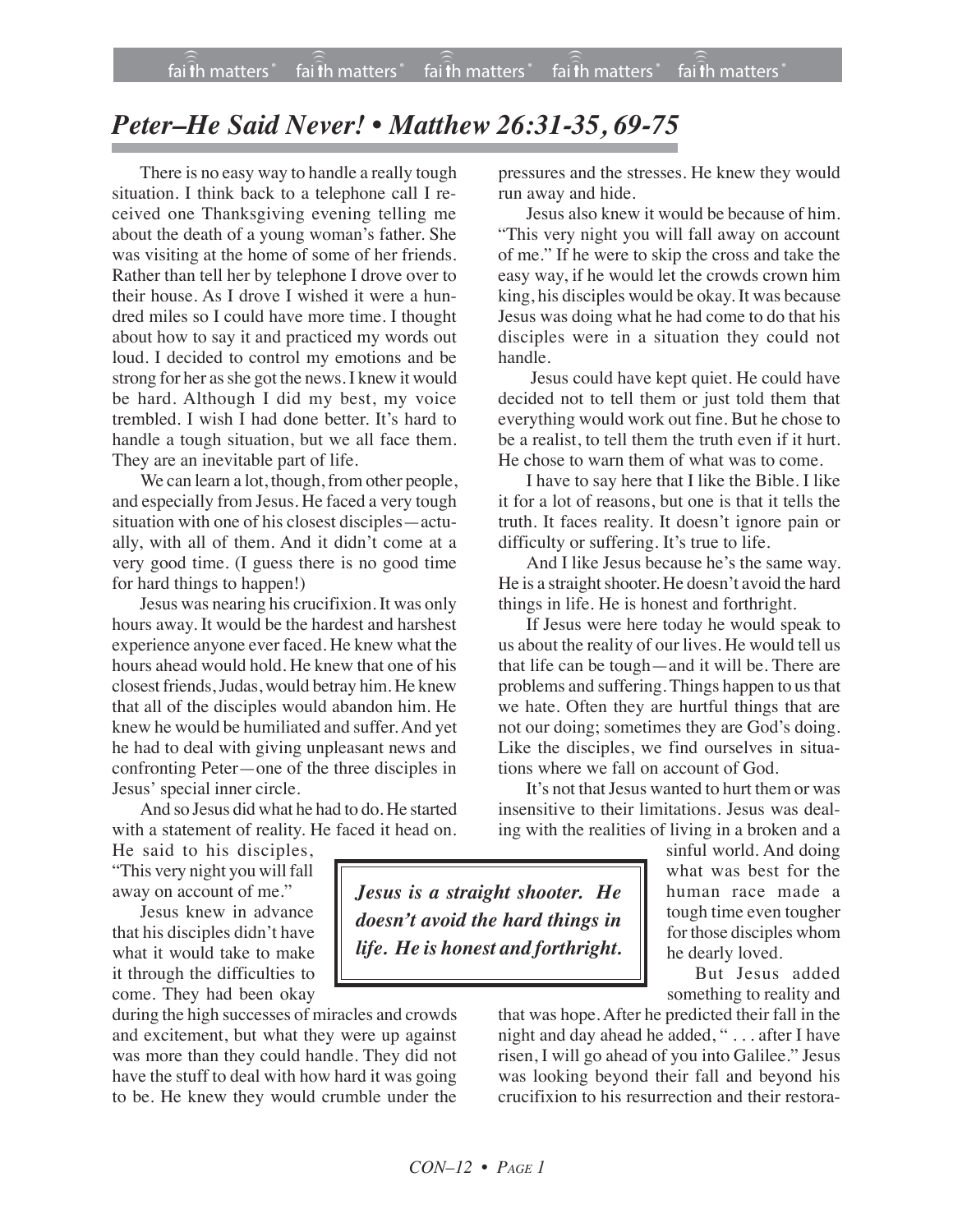tion. Just like Jesus! He is upfront about the hard times but always points to the better times on the other side. He promises that God's perfect ending will be added to every Christian's true story.

Almost every week I talk with groups of pastors at some conference or another. I often tell them that I perceive that the typical people coming to church in America each Sunday feel like they have been beaten up over the last six days at work, in life, even at home. They have not come to church to get another beating from the pulpit. They have come to find hope. It is hope that gets us through the tough times—hope that things will be better on the other side.

Jesus always offers hope. He does not avoid or deny the realities of life but acknowledges them head on and then promises hope to get us through to his better conclusion.

I have learned many lessons from the church in China. It has gone through such great suffering. Chinese Christians say that suffering is an inevitable and essential part of the Christian life, but that God always has a period of goodness and grace on the other side of every problem.

Listen well! We all have problems and we all suffer sooner or later. Some people get angry. Some people go into denial. Some people feel hopelessness and get depressed. But Jesus faces the tough situations—suffering and all—and gives hope for the other side. Even death, our greatest enemy, is not denied. Jesus is fully realistic. Then he promises resurrection and eternal life on the other side.

And through it all Jesus never lets up on love. He didn't love Peter less because he knew he would fail. In fact, he loved Peter enough to tell him the truth and to love him no matter what he did.

Jesus is amazing! He knew Peter at his worst and he loved him just the same. And Jesus loves me. Even though he knows me better than anyone. Even though he knows my worst sins that I try to keep secret. Even though he can read the thoughts of my mind. He loves me!

Personally, I think I am kind of lovable when I'm at my best. I think I can be a pretty nice guy. But, anyone who loves me at my worst must really, really love me.

Jesus loved Peter at his worst. The same way

he loves me. The same way he loves you!

Yes, there's a lot we can learn from Jesus. And there's also a lot we can learn from Peter. Peter's commitment to Jesus was high. Even though Jesus' words were initially spoken to the group, Peter took it personally and piped up with a declaration of allegiance in Matthew 26:33: "Even if all fall away on account of you, I never will."

I like this guy. Everyone knew where he stood. He loved Jesus. He gave his life to Jesus. He wasn't afraid to say so. He had a high enough commitment to speak to Jesus words of allegiance even when everyone else was silent. I like that.

Most people read Peter's story and criticize him. I read his story and identify with it because I love Jesus and because I'm not ashamed of him. But like Peter I'm prone sometimes to say and do things that are inconsistent with my commitment. I like Peter because I so easily identify with him.

I identify with his commitment, but I'm not sure I identify with his confidence. I think he had too much confidence. He wanted so much to be loyal to Jesus that he couldn't see his own weaknesses. He underestimated the horrors that lay ahead. He overestimated his own abilities.

So Jesus became more blunt. This time, not talking to the group but looking Peter in the eye, Jesus said, "I tell you the truth, this very night, before the rooster crows, you will disown me three times." Before dawn Peter would do three times what he said he would never do.

Peter's overconfidence soared out of control. "Even if I have to die with you, I will never disown you." He was so sure of himself and so emphatic that he inspired the other disciples to join with him in making the same self-confident declaration.

Hadn't Peter heard? Didn't he get Jesus' message? What could Jesus have said that would have made his point clearer?

Peter was so wrapped up in the way he wanted to be that he couldn't hear what Jesus had to say. He was in psychological denial. What Jesus had said was just too painful for him to hear so he filtered it out. He contradicted the very Jesus whom he had promised to believe. He insisted that Jesus was wrong and Peter was right.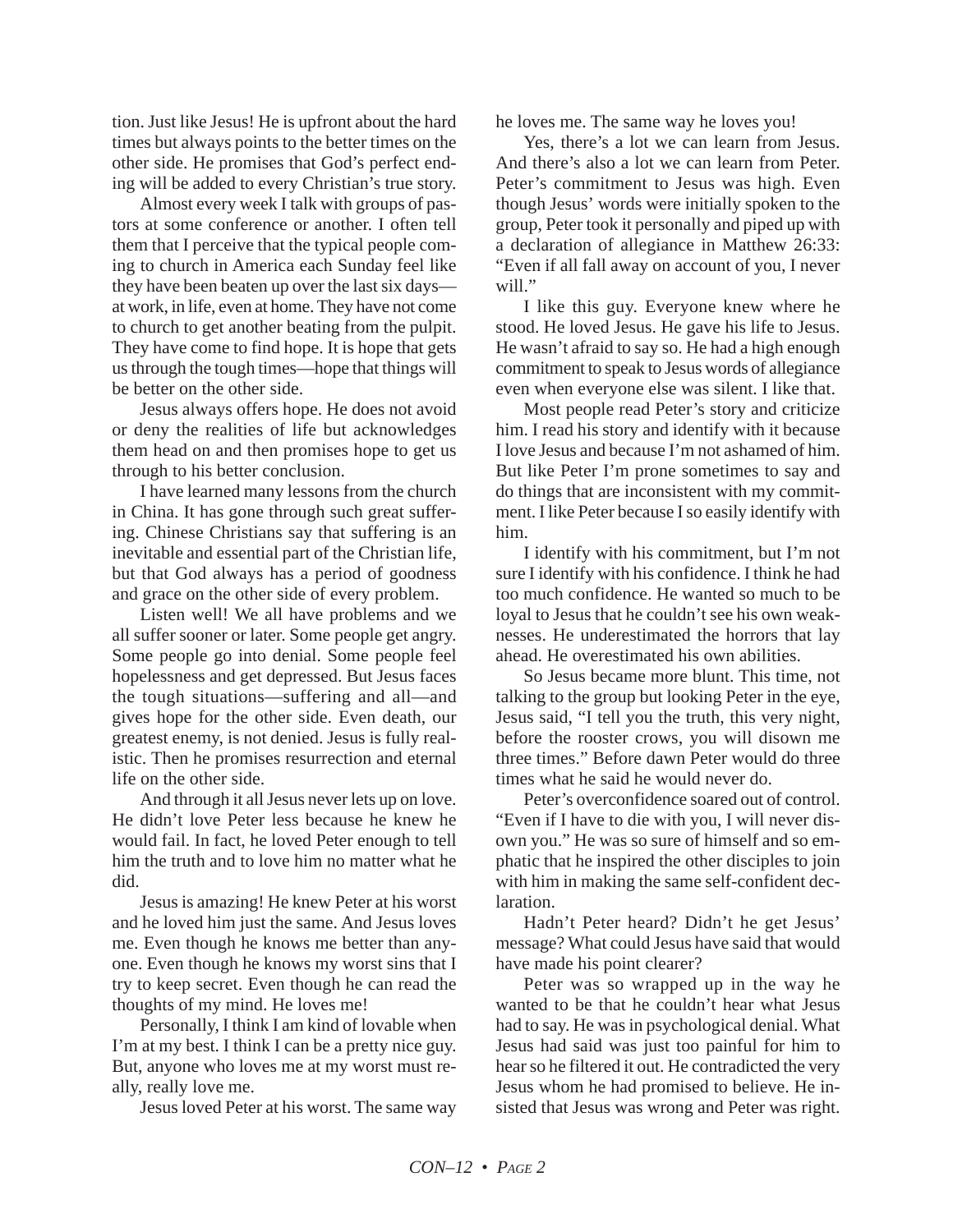Peter's psychological denial on the inside was soon contradicted by his verbal denials on the outside. It turned out to be an awful night. They walked to the Garden of Gethsemane where Jesus separated himself from the rest of them and went and prayed one of the strangest prayers in the entire Bible. Jesus pleaded with God the Father to cancel the crucifixion. Three times he pled . . . and three times the Father said "No."

The weight of human sin coming down on Jesus almost killed him in the Garden. At the same time, Peter and the others fell asleep—just when Jesus needed them the most. Then Judas betrayed Jesus. The soldiers came, there was an ugly con-

frontation and Peter wounded one of the soldiers with his knife. Jesus was arrested and was carried off for a hasty and illegal trial.

Peter, still courageous, followed at a distance. He has been criticized for his caution, but at least he followed Jesus while most of the rest of the disciples went and hid, trying to protect themselves and guarantee their own safety. I call him courageous.

The pressure built up. Jesus was in trouble. The situation was getting worse than anyone had anticipated. The onlookers were anti-Jesus and increasingly belligerent. Peter was scared.

A servant girl recognized Peter and spoke to him: "You also were with Jesus of Galilee." Peter panicked. Committed, courageous Peter—intimidated by a servant girl! "I don't know what you're talking about." That was a lie. He denied Jesus. He was under pressure and it was all he could think to say. He hoped to get off the hook.

But it happened again, only this time it was worse. Another servant girl saw him and announced to everybody: "This fellow was with Jesus of Nazareth."

This time Peter swore. Somehow we all think we become more believable when we add a little profanity, especially men; it's supposed to seem macho. Peter swore and shouted, "I don't know the man!"

With his words he made matters worse. Af-

ter all, if he didn't know him why would he get so worked up about it? Besides, his accent betrayed him. He was a Galilean and Galileans had an accent that no one could miss. They spoke with a "burr" or whirring sound. Most other people around Israel didn't like it. In fact, Galileans were forbidden to give the benediction at the synagogue services because they didn't sound right!

They knew he was a Galilean and so there was a third encounter. Several people confronted Peter and said, "Surely you are one of them, for your accent gives you away." And with that Peter blew up. He swore and cursed and insisted, "I

don't know the man!"

As he said it, the rooster crowed. In Luke's telling of the story he adds that when Peter heard the rooster, Jesus looked right at him. I think it was a look of love, but it still must have crushed Peter as their eyes met. Here Jesus was doing it all for Peter—suffering, humiliation, crucifixion.

Peter was one of Jesus' best friends, yet he denied ever meeting Jesus.

The rooster crowed. Peter remembered. Jesus was right. It must have been one of the most painful moments in Peter's life. The story ends with these words, "And he went outside and wept bitterly." That is the last mention of Peter in the Gospel of Matthew. His name never appears again.

All of this raises an important question: "Can someone really be a Christian and still miserably fail Jesus Christ?" The answer is "Yes". That is Peter's story and my story and perhaps your story. The proof of the genuineness of Peter's relationship to Jesus was his sorrow. For had he not cried, I would have to conclude that he did not care.

It is not the number of tears shed but the genuine sorrow over sin that marks a true disciple of Jesus Christ. We Christians do sin, but we hate what we have done. Our sins draw our tears. Our sorrow over our sin and our hatred of what we

*Christians do sin, but we hate what we have done. Our sins draw our tears. Our sorrow over our sin and our hatred of what we have done marks the reality of our relationship to Jesus Christ.*